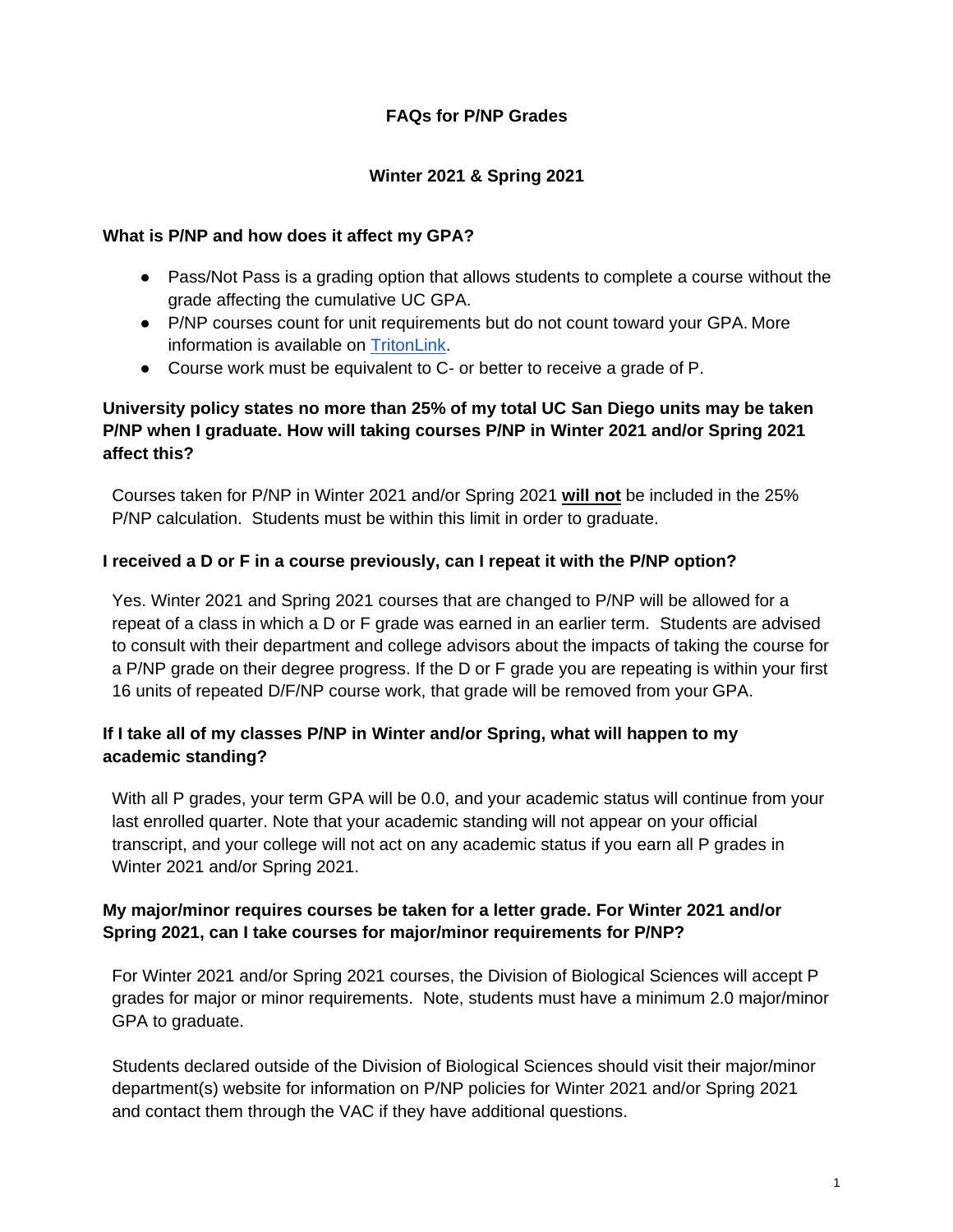# **Are colleges making exceptions and allowing P/NP in GE requirements normally required for a letter grade?**

Students should contact their college advising office for information on P/NP policies for Winter 2021 and/or Spring 2021. They can be reached through the VAC.

#### **I'm an international student on a visa. Are there any restrictions on taking courses P/NP?**

F-1 or J-1 International students can take courses P/NP. Units for courses taken P/NP will be counted towards their full course of study requirements to maintain their visa status. International students are required to maintain a full course of study (12 units) or must be authorized for a [reduced course load](https://ispo.ucsd.edu/advising/visa/current-returning-students/visa-status/maintaining-status/reduced-course-load/index.html) by ISPO.

### **I am a recipient of Veterans Benefits. Are there restrictions or effects of me taking courses P/NP in Winter 2021 and/or Spring 2021?**

Your housing allowance/stipend may be reduced if you receive NP grades. The VA will not pay for units that receive a NP grade (non-punitive), as the units do not count toward your degree progress and are not factored into your GPA. Units that are graded NP must be deducted from your certified unit load. If this drops you below 12 units your housing allowance/stipend will be reduced accordingly and the VA will bill you for the balance. Please contact Lisa Linares – [llinares@ucsd.edu f](mailto:llinares@ucsd.edu)or further details

# **I receive Financial Aid. Are there restrictions or effects of me taking courses P/NP in Winter 2021 and/or Spring 2021?**

Potentially. All students are required to meet Satisfactory Academic Progress (SAP) requirements, which includes a minimum cumulative Grade Point Average (GPA). As a P/NP grading option does not affect a student's GPA, a student's academic performance for the rest of the year will determine if they meet the overall SAP GPA requirement for the year. To review SAP requirements please visit [http://faoforms.ucsd.edu/forms/SAPstandardsUndergrad.pdf.](http://faoforms.ucsd.edu/forms/SAPstandardsUndergrad.pdf)

In addition, some individual financial aid awards (for example outside scholarships or Veteran benefits) may also require students to meet certain GPA requirements to remain eligible. For more information, please contact the awarding agency.

# **I'm an NCAA Scholar-Athlete. Are there restrictions or effects of me taking courses P/NP in Winter 2021 and/or Spring 2021?**

When choosing to take courses for letter grade vs P/NP, be sure your GPA will still meet NCAA requirements. Students should confirm that the course will be acceptable for their major/college/university requirement on a P/NP basis to ensure it will be acceptable for NCAA eligibility. As long as your courses can be applied towards major/college/university requirements on the P/NP basis, the class can also be counted for NCAA eligibility requirements (6-unit quarterly requirements, annual 27-hour requirement and percentage of degree requirements). Any questions or concerns about P/NP's impact on your NCAA eligibility can be directed to Mary Angell (mcangell@ucsd.edu) or Katie McGann (kmcgann@ucsd.edu).

#### **Will this affect my graduate or professional school applications?**